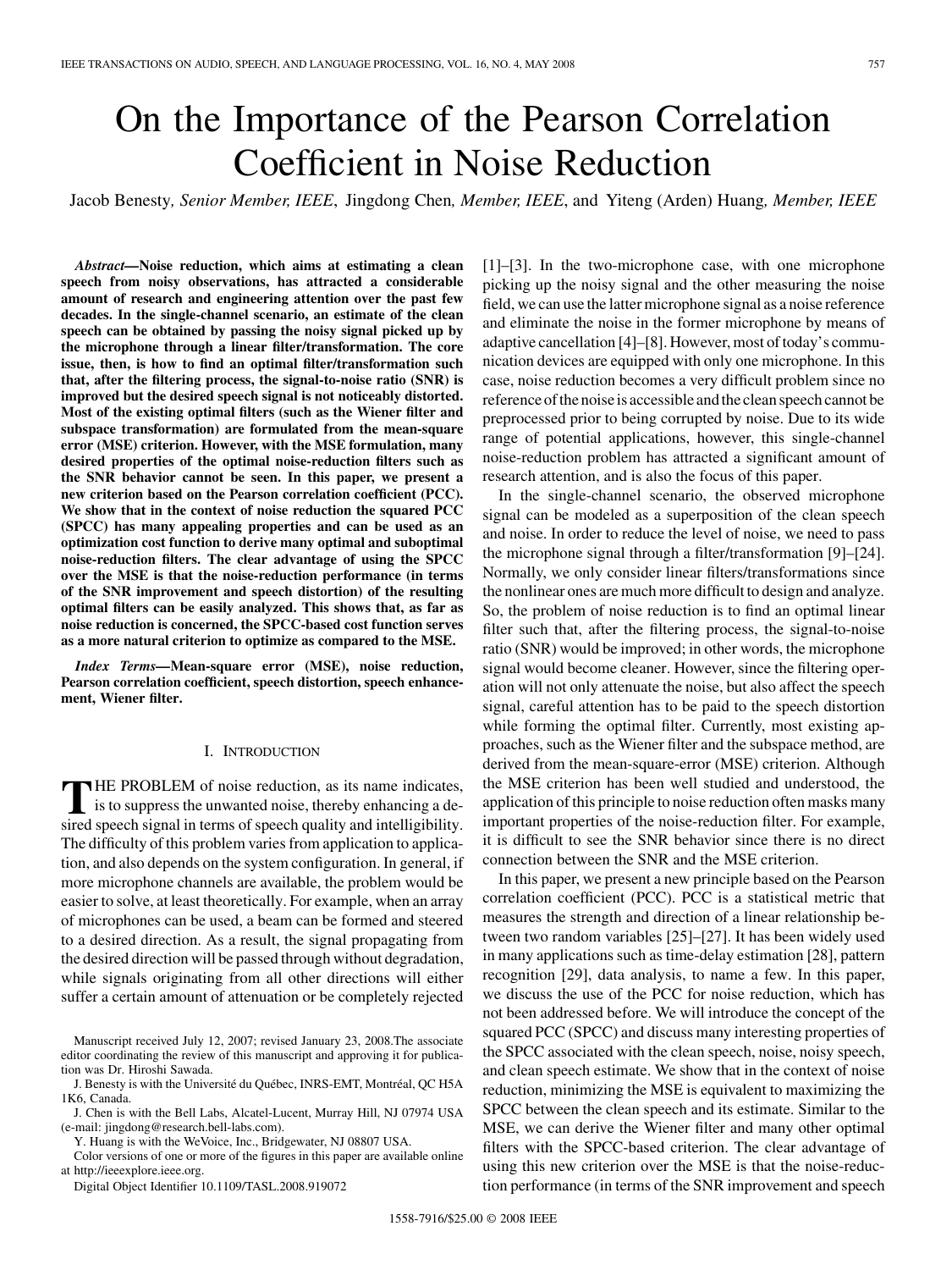distortion) of the resulting optimal filters can be easily analyzed. This shows that, for the problem of noise reduction, the SPCC serves as a more natural criterion to optimize as compared to the MSE.

# II. PROBLEM FORMULATION AND DEFINITIONS

The noise-reduction problem considered in this paper is to recover the signal of interest  $x(k)$  (zero-mean, clean speech) from the noisy observation (microphone signal)

$$
y(k) = x(k) + v(k) \tag{1}
$$

where  $v(k)$  is the unwanted additive noise, which is assumed to be a zero-mean random process (white or colored) and uncorrelated with  $x(k)$ . An estimate of  $x(k)$  can be obtained by passing  $y(k)$  through a linear filter, i.e.,

$$
z(k) = \mathbf{h}^{T} \mathbf{y}(k)
$$
  
=  $\mathbf{h}^{T} [\mathbf{x}(k) + \mathbf{v}(k)]$  (2)

where

$$
\mathbf{h} = \begin{bmatrix} h_0 & h_1 & \cdots & h_{L-1} \end{bmatrix}^T
$$

is a finite-impulse response (FIR) filter of length  $L$ , superscript  $T$  denotes transpose of a vector or a matrix, and

$$
\mathbf{y}(k) = [y(k) \quad y(k-1) \quad \cdots \quad y(k-L+1)]^T
$$

$$
\mathbf{x}(k) = [x(k) \quad x(k-1) \quad \cdots \quad x(k-L+1)]^T
$$

$$
\mathbf{v}(k) = [v(k) \quad v(k-1) \quad \cdots \quad v(k-L+1)]^T.
$$

With this formulation, the objective of noise reduction is to find an optimal filter that would attenuate the noise as much as possible while keeping the distortion of the clean speech low. This apparently requires the filter length to satisfy  $L \geq 2$  since there will be no noise reduction, but just a volume adjustment if  $L = 1$ . In addition, the filter h cannot be 0, otherwise the output would be muted off.

Note that all three random variables  $x, y$ , and  $z$  as given in (1) and (2) are linearly related. This observation is key in order to be able to use the PCC as a criterion to estimate the optimal noise-reduction filter. However, before we discuss this criterion, let us first give some important measures that will be extensively used later on.

One of the most frequently used measures in noise reduction is the SNR. With the signal model given in (1), the input SNR is defined as the intensity of the signal of interest relatively to the intensity of the background noise, i.e.,

$$
SNR \stackrel{\Delta}{=} \frac{\sigma_x^2}{\sigma_v^2} \tag{3}
$$

where  $\sigma_x^2 = E[x^2(k)]$  and  $\sigma_v^2 = E[v^2(k)]$  are the variances of the signals  $x(k)$  and  $v(k)$ , respectively, with  $E[\cdot]$  denoting mathematical expectation.

After noise reduction, the output SNR can be written as [30], [31]

$$
SNR(\mathbf{h}) \stackrel{\Delta}{=} \frac{\mathbf{h}^T \mathbf{R}_{xx} \mathbf{h}}{\mathbf{h}^T \mathbf{R}_{vv} \mathbf{h}} \tag{4}
$$

where

$$
\mathbf{R}_{xx} = E\left[\mathbf{x}(k)\mathbf{x}^T(k)\right]
$$

$$
\mathbf{R}_{vv} = E\left[\mathbf{v}(k)\mathbf{v}^T(k)\right]
$$

are the covariance matrices of the signals  $x(k)$  and  $v(k)$ , respectively. The most important goal of noise reduction is to improve the SNR. Therefore, we must have  $SNR(h) > SNR$ .

Another important measure is the noise-reduction factor, which is defined as the ratio between the power of the original noise and that of the residual noise after filtering [30], [31]

$$
\xi_{\rm nr}(\mathbf{h}) \stackrel{\Delta}{=} \frac{\sigma_v^2}{\mathbf{h}^T \mathbf{R}_{vv} \mathbf{h}}.\tag{5}
$$

The larger the value of  $\xi_{\rm nr}({\bf h})$ , the more the noise is reduced. After the filtering operation, the residual noise level is expected to be lower than that of the original noise level. So, this factor should be lower bounded by 1.

The filtering operation will distort the speech signal. To measure the amount of speech distortion, we use the concept of speech-distortion index, which is defined as the attenuation in speech power relatively to the power of the original clean speech [30], [31]

$$
v_{sd}(\mathbf{h}) \stackrel{\Delta}{=} \frac{E\left\{ \left[ x(k) - \mathbf{h}^T \mathbf{x}(k) \right]^2 \right\}}{\sigma_x^2}
$$

$$
= \frac{(\mathbf{h}_1 - \mathbf{h})^T \mathbf{R}_{xx} (\mathbf{h}_1 - \mathbf{h})}{\mathbf{h}_1^T \mathbf{R}_{xx} \mathbf{h}_1}
$$
(6)

where

$$
\mathbf{h}_1 = \begin{bmatrix} 1 & 0 & \cdots & 0 \end{bmatrix}^T. \tag{7}
$$

This speech-distortion index is lower bounded by 0 and expected to be upper bounded by 1. The larger the value of  $v_{sd}(\mathbf{h})$ , the more the speech is distorted. The last two definitions (noisereduction factor and speech-distortion index) are directly derived from the MSE criterion.

#### III. PEARSON CORRELATION COEFFICIENT

Let  $x$  and  $y$  be two zero-mean real-valued random variables. The Pearson correlation coefficient (PCC) is defined as [25]–[27]

$$
\rho(x,y) = \frac{E[xy]}{\sigma_x \sigma_y} \tag{8}
$$

where  $E[xy]$  is the cross-correlation between x and y, and  $\sigma_x^2 =$  $E[x^2]$  and  $\sigma_y^2 = E[y^2]$  are the variances of the signals x and y, respectively. In the context of noise reduction, it will be more convenient to work with the squared Pearson correlation coefficient (SPCC)

$$
\rho^2(x,y) = \frac{E^2[xy]}{\sigma_x^2 \sigma_y^2}.\tag{9}
$$

One of the most important properties of the SPCC is that

$$
0 \le \rho^2(x, y) \le 1. \tag{10}
$$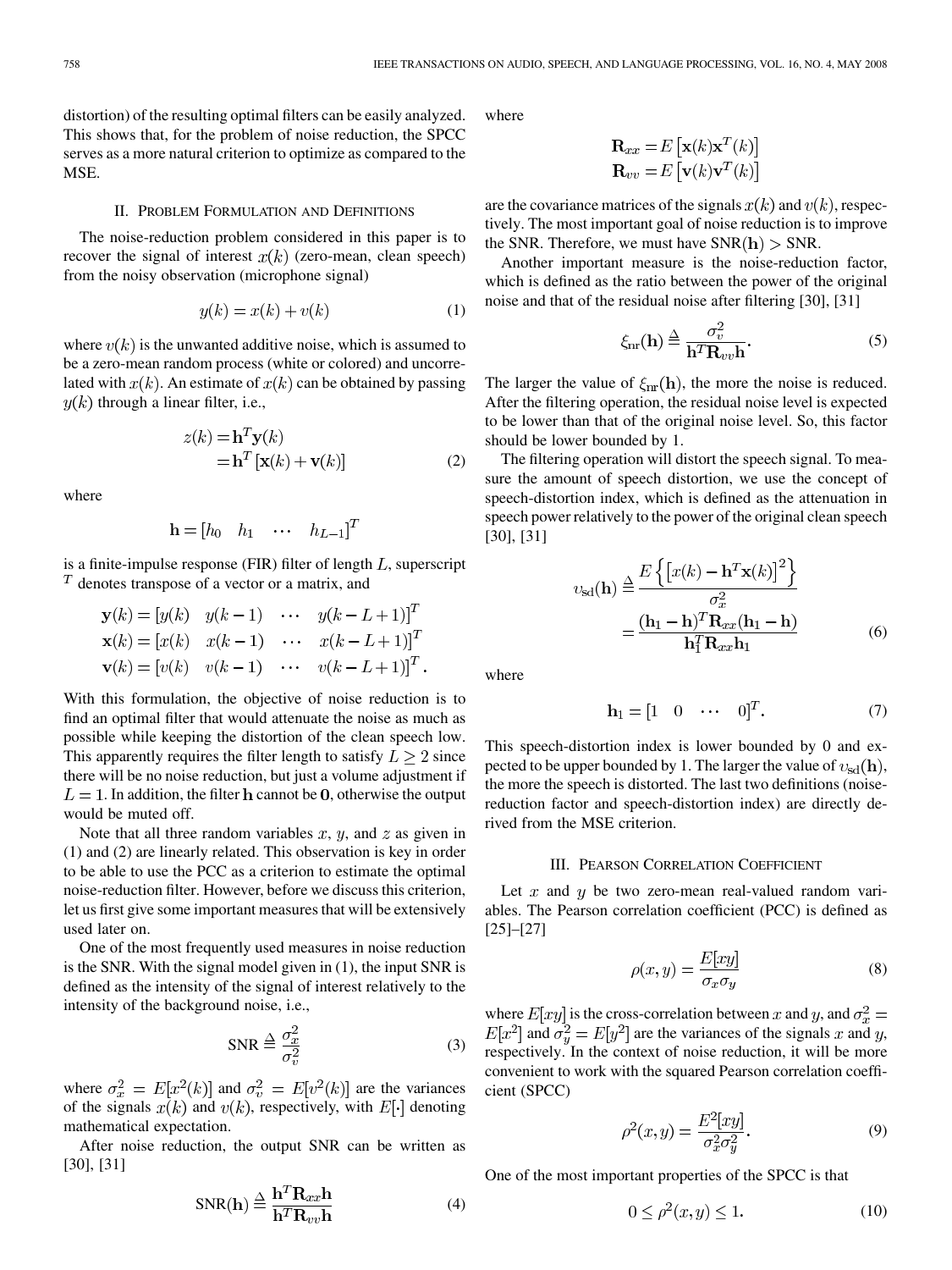The SPCC gives an indication on the strength of the linear relationship between the two random variables x and  $y$ . If  $\rho^2(x, y) = 0$ , then x and y are said to be uncorrelated. The closer the value of  $\rho^2(x, y)$  is to 1, the stronger the correlation between the two variables. If the two variables are independent, then  $\rho^2(x, y) = 0$ . However, the converse is not true because the SPCC detects only *linear* dependencies between the two variables  $x$  and  $y$ . For a nonlinear dependency, the SPCC may be equal to zero. However, in the special case when  $x$  and  $y$  are jointly normal, "independent" is equivalent to "uncorrelated."

#### IV. RELATIONS BETWEEN NOISE REDUCTION AND SPCC

In this section, we discuss many interesting properties regarding the SPCCs among the four signals  $x, v, y$ , and  $z$ : some of these properties are related to noise reduction, and others may provide an indication of the degree of speech distortion.

The SPCC between  $x(k)$  and  $y(k)$  [as defined in (1)] is

$$
\rho^2(x, y) = \frac{\sigma_x^2}{\sigma_y^2} = \frac{\text{SNR}}{1 + \text{SNR}}\tag{11}
$$

where  $\sigma_y^2 = E[y^2(k)] = \sigma_x^2 + \sigma_v^2$  is the variance of the signal  $y(k)$ .

The SPCC between  $x(k)$  and  $z(k)$  [as defined in (2)] is

$$
\rho^{2}(x, z) = \frac{(\mathbf{h}_{1}^{T} \mathbf{R}_{xx} \mathbf{h})^{2}}{\sigma_{x}^{2}(\mathbf{h}^{T} \mathbf{R}_{yy} \mathbf{h})}
$$

$$
= \frac{(\mathbf{h}_{1}^{T} \mathbf{R}_{xx} \mathbf{h})^{2}}{\sigma_{x}^{2}(\mathbf{h}^{T} \mathbf{R}_{xx} \mathbf{h})} \cdot \frac{\text{SNR}(\mathbf{h})}{1 + \text{SNR}(\mathbf{h})}
$$
(12)

where  $\mathbf{R}_{yy} = E[\mathbf{y}(k)\mathbf{y}^T(k)] = \mathbf{R}_{xx} + \mathbf{R}_{vv}$  is the covariance matrix of the signal  $y(k)$ .

*Property 1:* We have

$$
\rho^2(x, z) = \rho^2(x, \mathbf{h}^T \mathbf{y}) = \rho^2(x, \mathbf{h}^T \mathbf{x}) \cdot \rho^2(\mathbf{h}^T \mathbf{x}, \mathbf{h}^T \mathbf{y}) \tag{13}
$$

where

$$
\rho^2(x, \mathbf{h}^T \mathbf{x}) = \frac{(\mathbf{h}_1^T \mathbf{R}_{xx} \mathbf{h})^2}{\sigma_x^2 (\mathbf{h}^T \mathbf{R}_{xx} \mathbf{h})}
$$
(14)

and

$$
\rho^2(\mathbf{h}^T \mathbf{x}, \mathbf{h}^T \mathbf{y}) = \frac{\text{SNR}(\mathbf{h})}{1 + \text{SNR}(\mathbf{h})}.
$$
 (15)

The SPCC  $\rho^2(x, h^T x)$  can be viewed as a speech-distortion index. If  $h = h_1$  (no speech distortion) then  $\rho^2(x, h^T x) =$ 1. The closer the value of  $\rho^2(x, \mathbf{h}^T\mathbf{x})$  is to 0, the more the speech signal is distorted (except for the simple delay filter). The SPCC  $\rho^2(\mathbf{h}^T\mathbf{x}, \mathbf{h}^T\mathbf{y})$  shows the SNR improvement, so it can be viewed as a noise-reduction index that reaches its maximum when  $SNR(h)$  is maximized.

Property 1 is fundamental in the noise-reduction problem. It shows that the SPCC  $\rho^2(x, \mathbf{h}^T y)$ , which can be a cost function as explained later, is simply the product of two important indices reflecting noise reduction and speech distortion. In contrast, the MSE (see next section) has a much more complex form with no real physical meaning in the context of noise reduction.

*Property 2:* We have

$$
\rho^2(x, z) \le \frac{\text{SNR}(\mathbf{h})}{1 + \text{SNR}(\mathbf{h})} \tag{16}
$$

with equality when  $h = h_1$ .

*Proof:* This property follows immediately from (12) since  $\rho^2(x, \mathbf{h}^T \mathbf{x}) \leq 1.$ 

*Property 3:* We have

$$
\rho^2(\mathbf{h}^T \mathbf{x}, y) = \rho^2(x, \mathbf{h}^T \mathbf{x}) \cdot \rho^2(x, y). \tag{17}
$$

The SPCC  $\rho^2(h^T x, y)$  can be viewed as a speech-distortion measure since  $\rho^2(x, h^T x)$  evaluates the degree of speech distortion due to the filtering process.

*Property 4:* We have

$$
\rho^2(\mathbf{h}^T \mathbf{x}, y) \le \frac{\text{SNR}}{1 + \text{SNR}}\tag{18}
$$

with equality when  $h = h_1$ .

*Proof:* This property follows immediately from (17) since  $\rho^2(x, \mathbf{h}^T \mathbf{x}) \leq 1.$ 

Property 4 shows that speech distortion is unavoidable when we achieve noise reduction and the amount of speech distortion depends on the input SNR. The lower the input SNR, the more the speech distortion.

The SPCC between  $v(k)$  and  $y(k)$  [as defined in (1)], which, like the SNR, measures how noisy the observation signal, is

$$
\rho^{2}(v, y) = \frac{\sigma_{v}^{2}}{\sigma_{y}^{2}} = \frac{1}{1 + \text{SNR}}.
$$
\n(19)

The SPCC between  $v(k)$  and  $z(k)$  [as defined in (2)], which measures the amount of noise reduction, is

$$
\rho^{2}(v, z) = \frac{(\mathbf{h}_{1}^{T} \mathbf{R}_{vv} \mathbf{h})^{2}}{\sigma_{v}^{2}(\mathbf{h}^{T} \mathbf{R}_{yy} \mathbf{h})}
$$

$$
= \frac{(\mathbf{h}_{1}^{T} \mathbf{R}_{vv} \mathbf{h})^{2}}{\sigma_{v}^{2}(\mathbf{h}^{T} \mathbf{R}_{vv} \mathbf{h})} \cdot \frac{1}{1 + \text{SNR}(\mathbf{h})}. \tag{20}
$$

*Property 5:* We have

$$
\rho^2(v, z) = \rho^2(v, \mathbf{h}^T \mathbf{y}) = \rho^2(v, \mathbf{h}^T \mathbf{v}) \cdot \rho^2(\mathbf{h}^T \mathbf{v}, \mathbf{h}^T \mathbf{y}) \tag{21}
$$

where

$$
\rho^2(v, \mathbf{h}^T \mathbf{v}) = \frac{(\mathbf{h}_1^T \mathbf{R}_{vv} \mathbf{h})^2}{\sigma_v^2 (\mathbf{h}^T \mathbf{R}_{vv} \mathbf{h})}
$$
(22)

and

$$
\rho^2(\mathbf{h}^T \mathbf{v}, \mathbf{h}^T \mathbf{y}) = \frac{1}{1 + \text{SNR}(\mathbf{h})}.
$$
 (23)

*Property 6:* We have

$$
\rho^2(v, z) \le \frac{1}{1 + \text{SNR(h)}}\tag{24}
$$

with equality when  $h = h_1$ . The proof of this property follows immediately from (21). The SPCC  $\rho^2(v, z)$  measures the amount of noise reduction.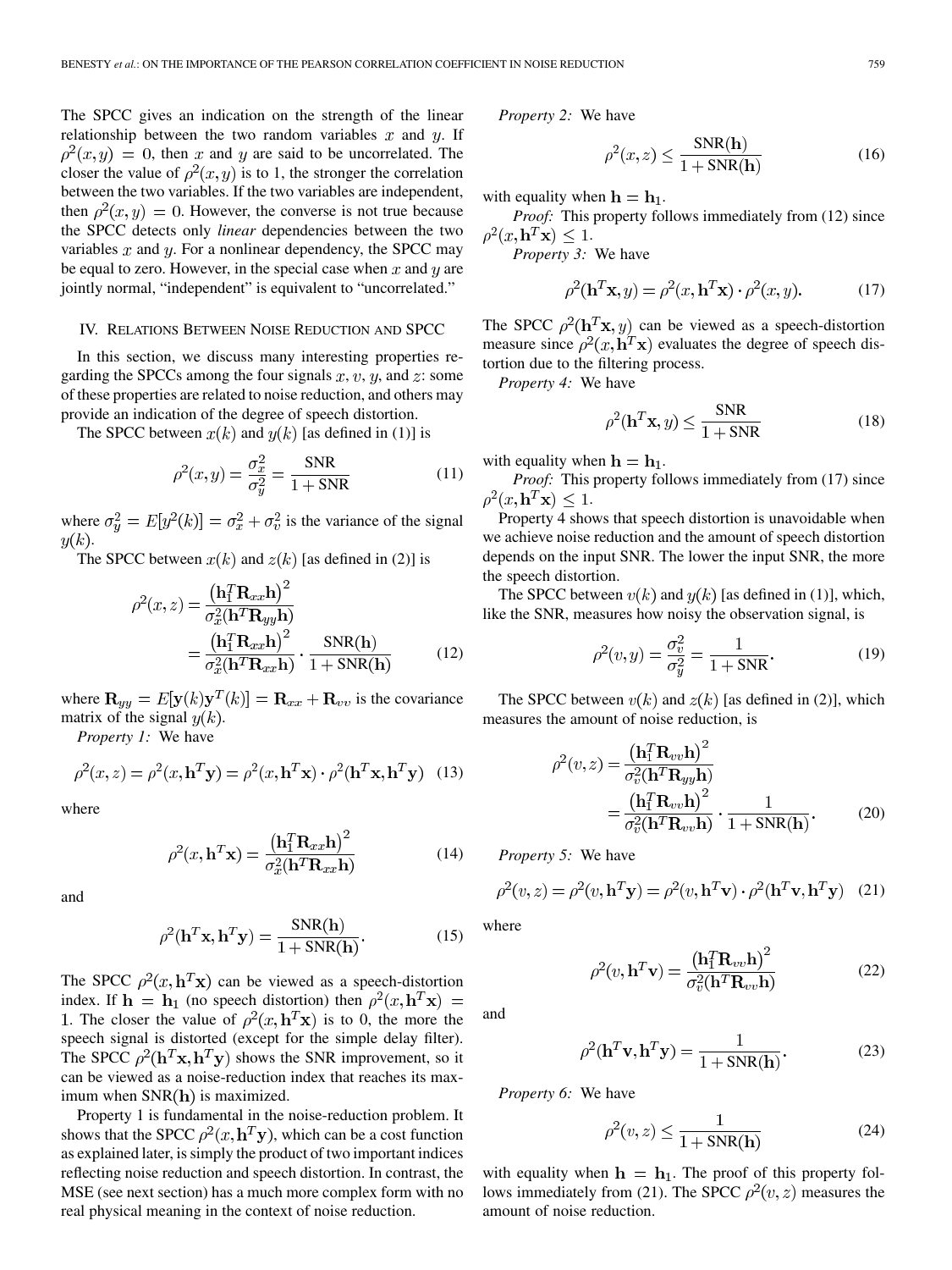*Property 7:* We have

$$
\rho^2(\mathbf{h}^T \mathbf{v}, y) = \rho^2(v, \mathbf{h}^T \mathbf{v}) \cdot \rho^2(v, y).
$$
 (25)

*Property 8:* We have

$$
\rho^2(\mathbf{h}^T \mathbf{v}, y) \le \frac{1}{1 + \text{SNR}}\tag{26}
$$

with equality when  $h = h_1$ . The proof of this property follows immediately from (25). The SPCC  $\rho^2(\mathbf{h}^T \mathbf{v}, y)$  measures the amount of noise reduction. The lower the value of  $\rho^2(\mathbf{h}^T \mathbf{v}, y)$ , the more the noise reduction.

*Property 9:* We have

$$
SNR(\mathbf{h}) = \frac{\rho^2(\mathbf{h}^T \mathbf{x}, \mathbf{h}^T \mathbf{y})}{\rho^2(\mathbf{h}^T \mathbf{v}, \mathbf{h}^T \mathbf{y})}.
$$
 (27)

We have discussed different forms of the SPCC and its properties. In the next section, we will show that the SPCC can be used as a criterion to derive different optimal filters for noise reduction. Many of the properties shown here are relevant and will help us better understand the fundamental role of the SPCC in the application of noise reduction.

#### V. EXAMPLES OF OPTIMAL FILTERS DERIVED FROM THE SPCC

Intuitively, the noise-reduction problem can be formulated as one of finding the filter that maximizes the SPCC  $\rho^2(x, z)$ in order to make the clean speech signal  $x(k)$  and the filter output signal  $z(k)$  correlated as much as possible. Furthermore, since the SPCC  $\rho^2(x, z)$  is the product of two other SPCCs  $\rho^2(x, \mathbf{h}^T\mathbf{x})$  and  $\rho^2(\mathbf{h}^T\mathbf{x}, \mathbf{h}^T\mathbf{y})$  (see Property 1), we can find other forms of optimal filters that maximize either one of these two SPCCs with or without constraints.

### *A. Speech Distortionless Filter*

Speech distortion is always of great concern in noise reduction. Let us try to find an optimal filter that can pass the desired speech signal without creating distortion. As explained in Section IV, the SPCC  $\rho^2(x, h^T x)$  is a speech-distortion index, so the problem becomes one of finding a filter that maximizes  $\rho^2(x, \mathbf{h}^T\mathbf{x}).$ 

Let us assume that the covariance matrix  $\mathbf{R}_{xx}$  is either full rank or it is rank deficient but  $h$  is not in its null space (if  $h$  is in the null space of  $\mathbf{R}_{xx}$ , we have  $\rho^2(x, \mathbf{h}^T \mathbf{x}) = 0$ , which is minimized instead of being maximized). We know that

$$
\rho^2(x, \mathbf{h}^T \mathbf{x}) \le 1\tag{28}
$$

where equality holds if and only if  $h = \alpha h_1$ , and  $\alpha$  is a nonzero (real) constant. Therefore,  $h = \alpha h_1$  is the optimal speech-distortionless filter. In order to illustrate this solution, we consider a simple example where we have a speech signal corrupted by some noise recorded in a small office environment and we use a filter with only two taps, i.e.,  $L = 2$ , to obtain noise reduction. The sampling rate is 16 kHz. The signal covariance matrix is computed as

$$
\mathbf{R}_{xx} = \begin{bmatrix} 1.0 & 0.6 \\ 0.6 & 1.0 \end{bmatrix} . \tag{29}
$$



Fig. 1. The SPCC  $\rho^2(x, \mathbf{h}^T\mathbf{x})$  versus a two-tap filter  $\mathbf{h} = [h_0 \; h_1]^T$ .

Fig. 1 shows a three-dimensional plot of the SPCC  $\rho^2(x, h^T x)$ as a function of  $h_0$  and  $h_1$ . It is clearly seen that  $\rho^2(x, \mathbf{h}^T\mathbf{x})$ reaches its maximum when  $h_1 = 0$  ( $h_0$  can take any value but 0).

Note that the constant  $\alpha$  does not affect the noise-reduction performance (it merely changes the volume of the output signal). If we require the filtered and clean speech signals have the same power (in other words, set  $\alpha = 1$ ), the distortionless filter becomes  $h = h_1$ . In this case, we have

$$
SNR(\mathbf{h}_1) = SNR \tag{30}
$$

$$
\rho^2(x, \mathbf{h}_1^T \mathbf{x}) = 1\tag{31}
$$

$$
z_1(k) = y(k). \tag{32}
$$

The degenerated filter  $h_1$  has no impact on either the clean speech or the noise. In other words, the speech-distortionless filter  $h = h_1$  will not distort the clean speech signal but will not improve the output SNR either.

#### *B. Maximum SNR Filter*

The major objective of noise reduction is to reduce noise, thereby improving the SNR. Now let us find a filter that can maximize the output SNR. It is easy to see from  $(15)$  that maximizing the output SNR,  $SNR(h)$ , is equivalent to maximizing  $\rho^2(h^T\mathbf{x}, h^T\mathbf{y})$ . It is easy to check that

$$
\rho^2(\mathbf{h}^T \mathbf{x}, \mathbf{h}^T \mathbf{y}) = \frac{\mathbf{h}^T \mathbf{R}_{xx} \mathbf{h}}{\mathbf{h}^T \mathbf{R}_{yy} \mathbf{h}} = \frac{\mathbf{h}^T \mathbf{R}_{xx} \mathbf{h}}{\mathbf{h}^T \mathbf{R}_{xx} \mathbf{h} + \mathbf{h}^T \mathbf{R}_{vv} \mathbf{h}}.
$$
 (33)

In practice, the covariance matrices  $\mathbf{R}_{yy}$  and  $\mathbf{R}_{vv}$  are in general full rank (which is assumed to be true in this study). Therefore, maximizing  $\rho^2(\mathbf{h}^T \mathbf{x}, \mathbf{h}^T \mathbf{y})$  is equivalent to solving the generalized eigenvalue problem

$$
\mathbf{R}_{xx}\mathbf{h} = \lambda \mathbf{R}_{vv}\mathbf{h}.\tag{34}
$$

The optimal solution to this problem is  $\alpha \mathbf{h}_{\text{max}}$ , where  $\alpha$ , again, is a nonzero (real) constant, and  $h_{\text{max}}$  is the eigenvector corresponding to the maximum eigenvalue  $\lambda_{\text{max}}$  of  $\mathbf{R}_{vv}^{-1} \mathbf{R}_{xx}$ .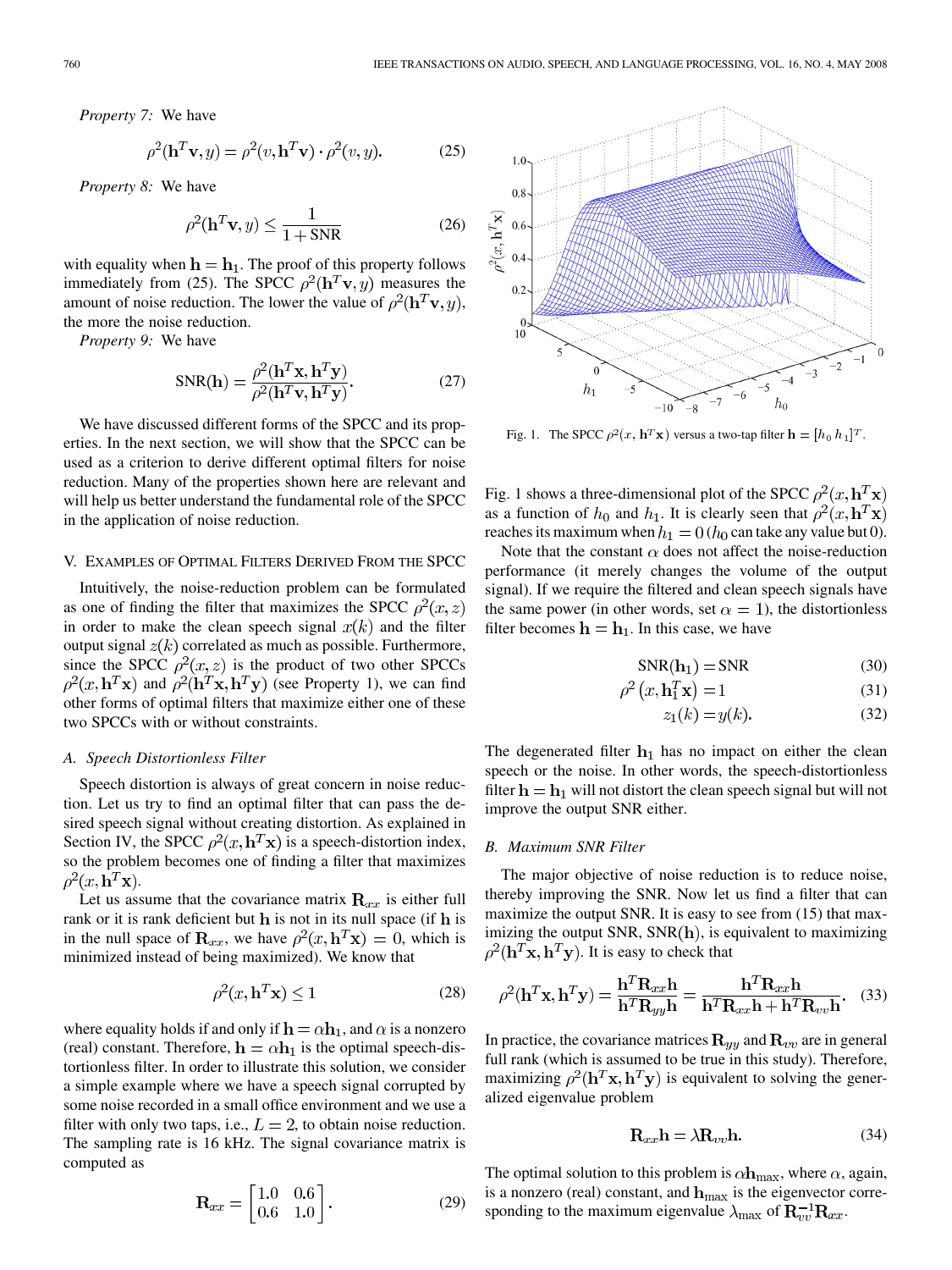

Fig. 2. The SPCC  $\rho^2(\mathbf{h}^T\mathbf{x}, \mathbf{h}^T\mathbf{y})$  versus a two-tap filter  $\mathbf{h} = [h_0 \; h_1]^T$ .

To illustrate the result, let us consider the same example as used in Section V-A, where SNR  $= 10$  dB, the filter length  $L =$ , and the signal and noise covariance matrices are computed respectively as

$$
\mathbf{R}_{xx} = \begin{bmatrix} 1.0 & 0.6 \\ 0.6 & 1.0 \end{bmatrix} \tag{35}
$$

and

$$
\mathbf{R}_{vv} = \begin{bmatrix} 0.1 & 0.003 \\ 0.003 & 0.1 \end{bmatrix} . \tag{36}
$$

The corresponding generalized eigenvector is  $h_{\text{max}}$  $[0.7071 \ 0.7071]^T$ . Fig. 2 plots the performance surface as a function of  $h_0$  and  $h_1$ . It is seen that the SPCC  $\rho^2(\mathbf{h}^T\mathbf{x}, \mathbf{h}^T\mathbf{y})$ achieves its maximum when  $h_0 = h_1$ . As we mentioned earlier, the constant  $\alpha$  does not affect the noise-reduction performance. Let us choose  $\alpha = 1$ , we have

$$
SNR(\mathbf{h}_{\text{max}}) = \lambda_{\text{max}} \tag{37}
$$

$$
\rho^2 \left( \mathbf{h}_{\text{max}}^T \mathbf{x}, \mathbf{h}_{\text{max}}^T \mathbf{y} \right) = \frac{\lambda_{\text{max}}}{1 + \lambda_{\text{max}}} \tag{38}
$$

$$
z_{\max}(k) = \mathbf{h}_{\max}^T \mathbf{y}(k). \tag{39}
$$

From this filter, we can deduce another interesting property of the SPCC.

*Property 10:* We have

$$
\rho^2(x, \mathbf{h}_{\text{max}}^T \mathbf{x}) = \frac{\text{SNR}(\mathbf{h}_{\text{max}})}{\text{SNR}} \cdot \rho^2(v, \mathbf{h}_{\text{max}}^T \mathbf{v}). \quad (40)
$$

Since  $SNR(h_{\text{max}}) \geq SNR(h_1) = SNR$ , this implies that

$$
\rho^2(x, \mathbf{h}_{\text{max}}^T \mathbf{x}) \ge \rho^2(v, \mathbf{h}_{\text{max}}^T \mathbf{v})
$$
\n(41)

which means that the filter  $h_{\text{max}}$  yields less distortion to the clean speech signal  $x(k)$  than to the noise signal  $v(k)$ .



Fig. 3. The SPCC  $\rho^2(x, \mathbf{h}^T \mathbf{y})$  versus a two-tap filter  $\mathbf{h} = [h_0 \; h_1]^T$ .

## *C. Wiener Filter*

We are going to maximize the SPCC  $\rho^2(x, \mathbf{h}^T y)$ . Indeed, if we differentiate this term with respect to h and equate the result to zero, we easily obtain

$$
\frac{2\mathbf{h}_1^T \mathbf{R}_{xx}\mathbf{h}}{\sigma_x^2 (\mathbf{h}^T \mathbf{R}_{yy}\mathbf{h})^2} \left[ \mathbf{R}_{xx}\mathbf{h}_1 (\mathbf{h}^T \mathbf{R}_{yy}\mathbf{h}) - ( \mathbf{h}_1^T \mathbf{R}_{xx}\mathbf{h}) \mathbf{R}_{yy}\mathbf{h} \right] = \mathbf{0}_{L \times 1}.
$$
 (42)

Depending on the rank of  ${\bf R}_{xx}$  ( ${\bf R}_{yy}$  is supposed to be full rank), we have at least two cases:

- Case 1)  $\mathbf{R}_{xx}$  is not full rank and h is in the null space of  $\mathbf{R}_{xx}$ . In this situation, although h satisfies the solution of (42), we can easily check that  $\rho^2(x, \mathbf{h}^T \mathbf{y}) = 0$ , which is minimized instead of being maximized.
- Case 2)  $\mathbf{R}_{xx}$  is full rank or h does not belong to the null space of  $\mathbf{R}_{xx}$  if  $\mathbf{R}_{xx}$  is rank deficient. In this situation, another possible solution to (42) is

$$
\mathbf{h} = \alpha \mathbf{R}_{yy}^{-1} \mathbf{R}_{xx} \mathbf{h}_1.
$$
 (43)

To illustrate this result, we consider the same example used previously. The three-dimensional surface is shown in Fig. 3. Although there are multiple filters that can maximize the SPCC  $\rho^2(x, h^T y)$ , they are only different by a constant factor and the resulting noise-reduction performance is the same. Now let us set  $\alpha = 1$ , we obtain

$$
\mathbf{h}_{\mathrm{W}} = \mathbf{R}_{yy}^{-1} \mathbf{R}_{xx} \mathbf{h}_{1} \tag{44}
$$

which is the classical Wiener filter [31], [32].

From the above derivation, we see that the Wiener filter is obtained by solving the equation  $\mathbf{R}_{xx} \mathbf{h}_1 (\mathbf{h}^T \mathbf{R}_{yy} \mathbf{h}) =$  $(h_1^T \mathbf{R}_{qu} \mathbf{h}) \mathbf{R}_{qu} \mathbf{h}$ , which is equivalent to finding a filter that satisfies the relation  $\mathbf{h}^T \mathbf{R}_{uu} \mathbf{h} = \mathbf{h}_1^T \mathbf{R}_{xx} \mathbf{h}$ . With this relation, it can be easily checked that  $\rho^2(x, \mathbf{h}^T \mathbf{y}) = E[z^2(k)]/\sigma_x^2$ . Therefore, for the Wiener filter, we have the following properties.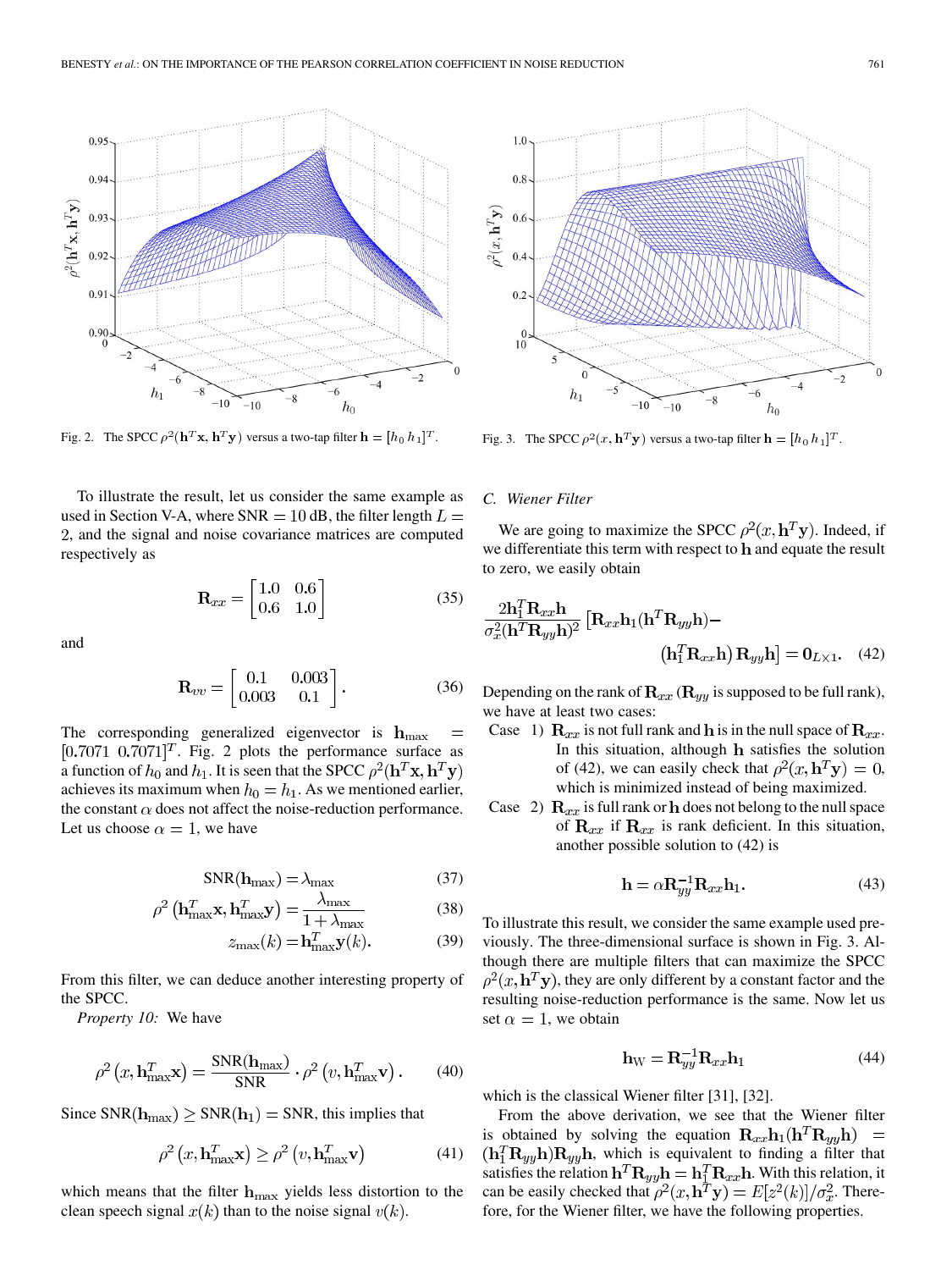*Property 11:* Maximizing the SPCC  $\rho^2(x, \mathbf{h}^T \mathbf{y})$  is equivalent to maximizing the variance,  $E[z^2(k)]$ , of the filter output signal,  $z(k)$ , subject to the constraint  $\mathbf{h}^T \mathbf{R}_{yy} \mathbf{h} = \mathbf{h}_1^T \mathbf{R}_{xx} \mathbf{h}$ .

*Property 12:* We have

$$
\rho^2(x, \mathbf{h}_{\rm W}^T \mathbf{y}) = \frac{1}{\xi_{\rm nr}(\mathbf{h}_{\rm W})} \cdot \frac{1 + \text{SNR}(\mathbf{h}_{\rm W})}{\text{SNR}}.\tag{45}
$$

This implies that

$$
\xi_{\rm nr}(\mathbf{h}_{\rm W}) \ge \frac{1 + \text{SNR}(\mathbf{h}_{\rm W})}{\text{SNR}}.\tag{46}
$$

However, using Properties 2 and 12, we deduce a better lower bound:

$$
\xi_{\rm nr}(\mathbf{h}_{\rm W}) \ge \frac{[1 + \text{SNR}(\mathbf{h}_{\rm W})]^2}{\text{SNR} \cdot \text{SNR}(\mathbf{h}_{\rm W})} \ge \frac{1 + \text{SNR}(\mathbf{h}_{\rm W})}{\text{SNR}}.\tag{47}
$$

This lower bound shows that the amount of noise reduction using the Wiener filter depends on the SNR. The lower the input SNR, the more the noise is reduced. This is understandable since a lower input SNR means that the observation signal is more noisy, so there is more noise to attenuate.

*Property 13:* With the optimal Wiener filter given in (44), the output SNR is always greater than or equal to the input SNR.

*Proof:* Let us evaluate the SPCC between  $y(k)$  and  $\mathbf{h}_{\mathrm{W}}^T \mathbf{y}(k)$ 

$$
\rho^2(y, \mathbf{h}_{\mathrm{W}}^T \mathbf{y}) = \frac{(\mathbf{h}_1^T \mathbf{R}_{yy} \mathbf{h}_{\mathrm{W}})^2}{\sigma_y^2(\mathbf{h}_{\mathrm{W}}^T \mathbf{R}_{yy} \mathbf{h}_{\mathrm{W}})}
$$
  
=  $\frac{\sigma_x^2}{\sigma_y^2} \cdot \frac{\sigma_x^2}{\mathbf{h}_{\mathrm{W}}^T \mathbf{R}_{xx} \mathbf{h}_1}$   
=  $\frac{\rho^2(x, y)}{\rho^2(x, \mathbf{h}_{\mathrm{W}}^T \mathbf{y})}$ . (48)

Therefore

$$
\rho^2(x, y) = \rho^2 \left( y, \mathbf{h}_{\mathbf{W}}^T \mathbf{y} \right) \cdot \rho^2 \left( x, \mathbf{h}_{\mathbf{W}}^T \mathbf{y} \right) \le \rho^2 \left( x, \mathbf{h}_{\mathbf{W}}^T \mathbf{y} \right). \tag{49}
$$

Using (11) and Property 2 in the previous expression, we get

$$
\frac{\text{SNR}}{1 + \text{SNR}} \le \frac{\text{SNR}(h_{\text{W}})}{1 + \text{SNR}(h_{\text{W}})}.
$$
 (50)

Slightly reorganizing (50) gives

$$
\frac{1}{1 + \frac{1}{SNR}} \le \frac{1}{1 + \frac{1}{SNR(h_W)}}
$$
(51)

which implies that

$$
\frac{1}{\text{SNR}} \ge \frac{1}{\text{SNR(h_W)}}.\tag{52}
$$

As a result

$$
SNR(h_W) \geq SNR. \tag{53}
$$

That completes the proof.

Note that the relationship between the input and output SNRs of the Wiener filter has been given in [31] and [33]. However, the proof shown there is carried out in a transformed domain, which is very complicated. In comparison, the proof shown here is amazingly simpler and much easier to follow.

*Property 14:* We have

$$
\frac{\left[1+SNR(\mathbf{h}_{\mathrm{W}})\right]^{2}}{SNR \cdot SNR(\mathbf{h}_{\mathrm{W}})} \leq \xi_{\mathrm{nr}}(\mathbf{h}_{\mathrm{W}}) \leq \frac{\left(1+SNR\right)\left[1+SNR(\mathbf{h}_{\mathrm{W}})\right]}{SNR^{2}}
$$
\n(54)

or

$$
\frac{1}{\rho^2 \left(\mathbf{h}_{\mathrm{W}}^T \mathbf{v}, \mathbf{h}_{\mathrm{W}}^T \mathbf{y}\right) \cdot \rho^2 \left(\mathbf{h}_{\mathrm{W}}^T \mathbf{x}, \mathbf{h}_{\mathrm{W}}^T \mathbf{y}\right)} \le \mathrm{SNR} \cdot \xi_{\mathrm{nr}}(\mathbf{h}_{\mathrm{W}}) \le \frac{1}{\rho^2(x, y) \cdot \rho^2 \left(\mathbf{h}_{\mathrm{W}}^T \mathbf{v}, \mathbf{h}_{\mathrm{W}}^T \mathbf{y}\right)}.
$$
\n(55)

*Proof:* For the lower bound, see (47). The upper bound is easy to show by using Property 12 and (49).

*Property 15:* We have

$$
v_{\rm sd}(\mathbf{h}_{\rm W}) = 1 - \rho^2 \left( x, \mathbf{h}_{\rm W}^T \mathbf{x} \right) \cdot \left\{ 1 - \frac{1}{\left[ 1 + \text{SNR}(\mathbf{h}_{\rm W}) \right]^2} \right\}.
$$
\n(56)

This expression shows the link between the speech-distortion index,  $v_{sd}$ ( $\mathbf{h}_{W}$ ), and the SPCC  $\rho^2(x, \mathbf{h}_{W}^{T}\mathbf{x})$ . When  $\rho^2(x, \mathbf{h}_{W}^{T}\mathbf{x})$ is high (resp. low),  $v_{sd}$ ( $h_{W}$ ) is small (resp. large) and, as a result, the clean speech signal is lowly (resp. highly) distorted. We also have

$$
\rho^2(x, \mathbf{h}_{\mathrm{W}}^T \mathbf{x}) \ge \frac{\mathrm{SNR}}{1 + \mathrm{SNR}} \cdot \frac{1 + \mathrm{SNR}(\mathbf{h}_{\mathrm{W}})}{\mathrm{SNR}(\mathbf{h}_{\mathrm{W}})} \tag{57}
$$

so when the output SNR increases, the lower bound of the SPCC  $\rho^2(x, \mathbf{h}_{\rm W}^T\mathbf{x})$  decreases; as a consequence, the distortion of the clean speech likely increases.

*Link With the MMSE:* Now we discuss the connection between maximizing the SPCC and minimizing the MSE. Define the error signal between the clean speech sample and its estimate at time  $k$ :

$$
e(k) = x(k) - z(k)
$$
  
=  $x(k) - \mathbf{h}^T \mathbf{y}(k)$ . (58)

The MSE is

$$
J(\mathbf{h}) = E\left[e^{2}(k)\right]
$$
  
\n
$$
= \sigma_{x}^{2} + \mathbf{h}^{T} \mathbf{R}_{yy} \mathbf{h} - 2\mathbf{h}_{1}^{T} \mathbf{R}_{xx} \mathbf{h}
$$
  
\n
$$
= \sigma_{x}^{2} \left[1 + \frac{1}{\xi_{\text{nr}}(\mathbf{h})} \cdot \frac{1 + \text{SNR}(\mathbf{h})}{\text{SNR}} - 2\frac{\mathbf{h}^{T} \mathbf{R}_{xx} \mathbf{h}}{\mathbf{h}_{1}^{T} \mathbf{R}_{xx} \mathbf{h}} \cdot \rho^{2}(x, \mathbf{h}^{T} \mathbf{x})\right].
$$
 (59)

We define the normalized MSE as

j.

$$
\tilde{J}(\mathbf{h}) = \frac{J(\mathbf{h})}{\sigma_v^2}.
$$
\n(60)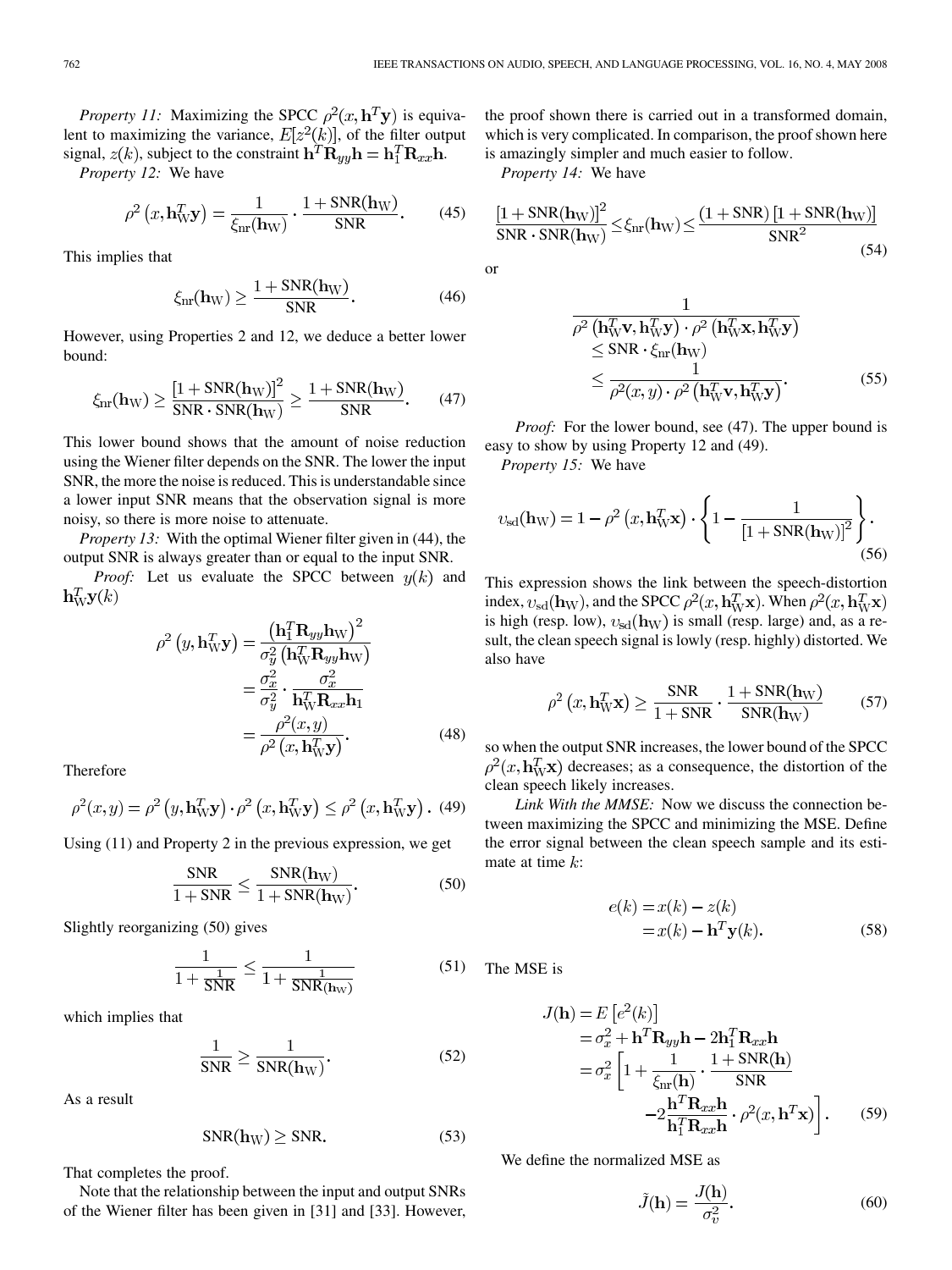The normalized minimum MSE (MMSE) is obtained by replacing the filter h in (60) by the Wiener filter  $h_W$ .

*Property 16:* We have

$$
\tilde{J}(\mathbf{h}_{\mathrm{W}}) = \mathrm{SNR} \left[ 1 - \rho^2 \left( x, \mathbf{h}_{\mathrm{W}}^T \mathbf{y} \right) \right]. \tag{61}
$$

Therefore, as expected, the MSE is minimized when the SPCC is maximized.

*Proof:* Equation (61) can be easily verified by using Properties 1 and 12, the relation  $h_W^T R_{yy} h_W = h_1^T R_{xx} h_W$ , and (59).

*Property 17:* We have

$$
\frac{\text{SNR}}{1 + \text{SNR}(\mathbf{h}_{\text{W}})} \le \tilde{J}(\mathbf{h}_{\text{W}}) \le \frac{\text{SNR}}{1 + \text{SNR}} \tag{62}
$$

or

$$
\rho^2 \left( \mathbf{h}_{\mathrm{W}}^T \mathbf{v}, \mathbf{h}_{\mathrm{W}}^T \mathbf{y} \right) \le \frac{J(\mathbf{h}_{\mathrm{W}})}{\mathrm{SNR}} \le \rho^2(v, y). \tag{63}
$$

*Proof:* These bounds can be proven by using the bounds of  $\rho^2(x, \mathbf{h}_W^T y)$  and (61).

*Property 18:* We have

$$
v_{\rm sd}(\mathbf{h}_{\rm W}) = \frac{1}{\rm SNR} \left[ \tilde{J}(\mathbf{h}_{\rm W}) - \frac{1}{\xi_{\rm nr}(\mathbf{h}_{\rm W})} \right]. \tag{64}
$$

*Proof:* See [31].

*Property 19:* We have

$$
\frac{1}{\left[1 + \text{SNR}(\mathbf{h}_{\mathrm{W}})\right]^2} \le v_{\mathrm{sd}}(\mathbf{h}_{\mathrm{W}}) \le \frac{1 + \text{SNR}(\mathbf{h}_{\mathrm{W}}) - \text{SNR}}{(1 + \text{SNR})\left[1 + \text{SNR}(\mathbf{h}_{\mathrm{W}})\right]}
$$
(65)

or

$$
\rho^4 \left( \mathbf{h}_{\mathbf{W}}^T \mathbf{v}, \mathbf{h}_{\mathbf{W}}^T \mathbf{y} \right) \leq v_{\mathbf{sd}}(\mathbf{h}_{\mathbf{W}}) \n\leq \rho^2(v, y) \cdot \rho^2 \left( \mathbf{h}_{\mathbf{W}}^T \mathbf{v}, \mathbf{h}_{\mathbf{W}}^T \mathbf{y} \right) + \rho^2(v, y) \n- \rho^2 \left( \mathbf{h}_{\mathbf{W}}^T \mathbf{v}, \mathbf{h}_{\mathbf{W}}^T \mathbf{y} \right).
$$
\n(66)

*Proof:* These bounds can be proven by using Properties 14, 17, and 18.

*Property 20:* From the MSE perspective, with the Wiener filter

$$
SNR(\mathbf{h}_{\mathrm{W}}) \geq SNR \Longleftrightarrow \xi_{\mathrm{nr}}(\mathbf{h}_{\mathrm{W}}) > 1, \quad v_{\mathrm{sd}}(\mathbf{h}_{\mathrm{W}}) < 1. \tag{67}
$$

Therefore, the measures  $\xi_{\rm nr}({\bf h}_{\rm W})$  and  $v_{\rm sd}({\bf h}_{\rm W})$  may be good indicators of the behavior of the Wiener filter except for the case where both the signal and noise are white random processes, indicating that they are not self predictable. In this scenario, both the signal and noise covariance matrices are diagonal, and we have

$$
\mathbf{h}_{\rm W} = \frac{\rm SNR}{1 + \rm SNR} \mathbf{h}_1 \tag{68}
$$

$$
\xi_{\rm nr}(\mathbf{h}_{\rm W}) = \frac{(1 + \text{SNR})^2}{\text{SNR}^2} > 1
$$
 (69)

$$
v_{\rm sd}(\mathbf{h}_{\rm W}) = \frac{1}{(1 + \text{SNR})^2} > 0 \tag{70}
$$

$$
SNR(\mathbf{h}_{\mathrm{W}}) = SNR. \tag{71}
$$

This particular case shows a slight anomaly in the definitions (5) and (6) since noise reduction and speech distortion are possible while the output SNR is not improved at all. This is due to the fact that

$$
\xi_{\rm nr}(c \cdot \mathbf{h}_{\rm W}) \neq \xi_{\rm nr}(\mathbf{h}_{\rm W}) \tag{72}
$$

$$
v_{\rm sd}(c \cdot \mathbf{h}_{\rm W}) \neq v_{\rm sd}(\mathbf{h}_{\rm W})\tag{73}
$$

for a nonzero constant c and  $c \neq 1$ .

*Property 21:* From the SPCC perspective, with the Wiener filter

$$
SNR(\mathbf{h}_{\mathrm{W}}) \geq SNR \Longleftrightarrow \rho^2 \left( \mathbf{h}_{\mathrm{W}}^T \mathbf{x}, \mathbf{h}_{\mathrm{W}}^T \mathbf{y} \right) \geq \rho^2(x, y), \rho^2 \left( x, \mathbf{h}_{\mathrm{W}}^T \mathbf{x} \right) \leq 1.
$$
 (74)

When  $SNR(h_W) = SNR$ , then

 $\overline{1}$ 

$$
\rho^2 \left( \mathbf{h}_{\mathbf{W}}^T \mathbf{x}, \mathbf{h}_{\mathbf{W}}^T \mathbf{y} \right) = \rho^2(x, y) \tag{75}
$$

$$
\rho^2(x, \mathbf{h}_{\mathbf{W}}^T \mathbf{x}) = 1. \tag{76}
$$

This time, the measures based on the SPCCs  $\rho^2(\mathbf{h}_{\mathrm{W}}^T \mathbf{x}, \mathbf{h}_{\mathrm{W}}^T \mathbf{y})$ and  $\rho^2(x, \mathbf{h}_{\mathrm{W}}^T \mathbf{x})$  reflect accurately the output SNR, since when the latter is not improved the speech-distortion index  $\rho^2(x, \mathbf{h}_{\mathbf{W}}^T \mathbf{x})$  says that there is no speech distortion and the noise-reduction index  $\rho^2(h_{\rm W}^T \mathbf{x}, h_{\rm W}^T \mathbf{y})$  says that there is no noise reduction indeed. The anomaly discussed above no longer exists in the context of the SPCC thanks to the properties:

$$
\rho^2 \left( c \cdot \mathbf{h}_{\mathbf{W}}^T \mathbf{x}, c \cdot \mathbf{h}_{\mathbf{W}}^T \mathbf{y} \right) = \rho^2 \left( \mathbf{h}_{\mathbf{W}}^T \mathbf{x}, \mathbf{h}_{\mathbf{W}}^T \mathbf{y} \right) \tag{77}
$$

$$
\rho^2 \left( x, c \cdot \mathbf{h}_{\mathbf{W}}^T \mathbf{x} \right) = \rho^2 \left( x, \mathbf{h}_{\mathbf{W}}^T \mathbf{x} \right) \tag{78}
$$

for a constant  $c \neq 0$ .

Properties 20 and 21 show basically that the noise-reduction factor,  $\xi_{\rm nr}({\bf h}_{\rm W})$ , and the speech-distortion index,  $v_{\rm sd}({\bf h}_{\rm W})$ , derived from the MSE formulation present a slight anomaly compared to the equivalent measures based on the SPCCs and derived from an SPCC criterion.

# *D. Tradeoff Filters*

It is also possible to derive other optimal filters that can control the tradeoff between speech distortion and SNR improvement. For example, it can be more attractive to find a filter that minimizes the speech distortion while it guaranties a certain level of SNR improvement. Mathematically, this optimization problem can be written as follows:

$$
\max_{\mathbf{h}} \rho^2(x, \mathbf{h}^T \mathbf{x}) \text{ subject to SNR}(\mathbf{h}) = \beta \cdot \text{SNR} \tag{79}
$$

where  $\beta > 1$ . If we use a Lagrange multiplier,  $\mu$ , to adjoin the constraint to the cost function, (79) can be rewritten as

$$
\max_{\mathbf{h}} \mathcal{L}(\mathbf{h}, \mu) \tag{80}
$$

with

$$
\mathcal{L}(\mathbf{h}, \mu) = \frac{(\mathbf{h}_1^T \mathbf{R}_{xx} \mathbf{h})^2}{\sigma_x^2 (\mathbf{h}^T \mathbf{R}_{xx} \mathbf{h})} + \mu \left( \frac{\mathbf{h}^T \mathbf{R}_{xx} \mathbf{h}}{\mathbf{h}^T \mathbf{R}_{vv} \mathbf{h}} - \beta \cdot \text{SNR} \right). (81)
$$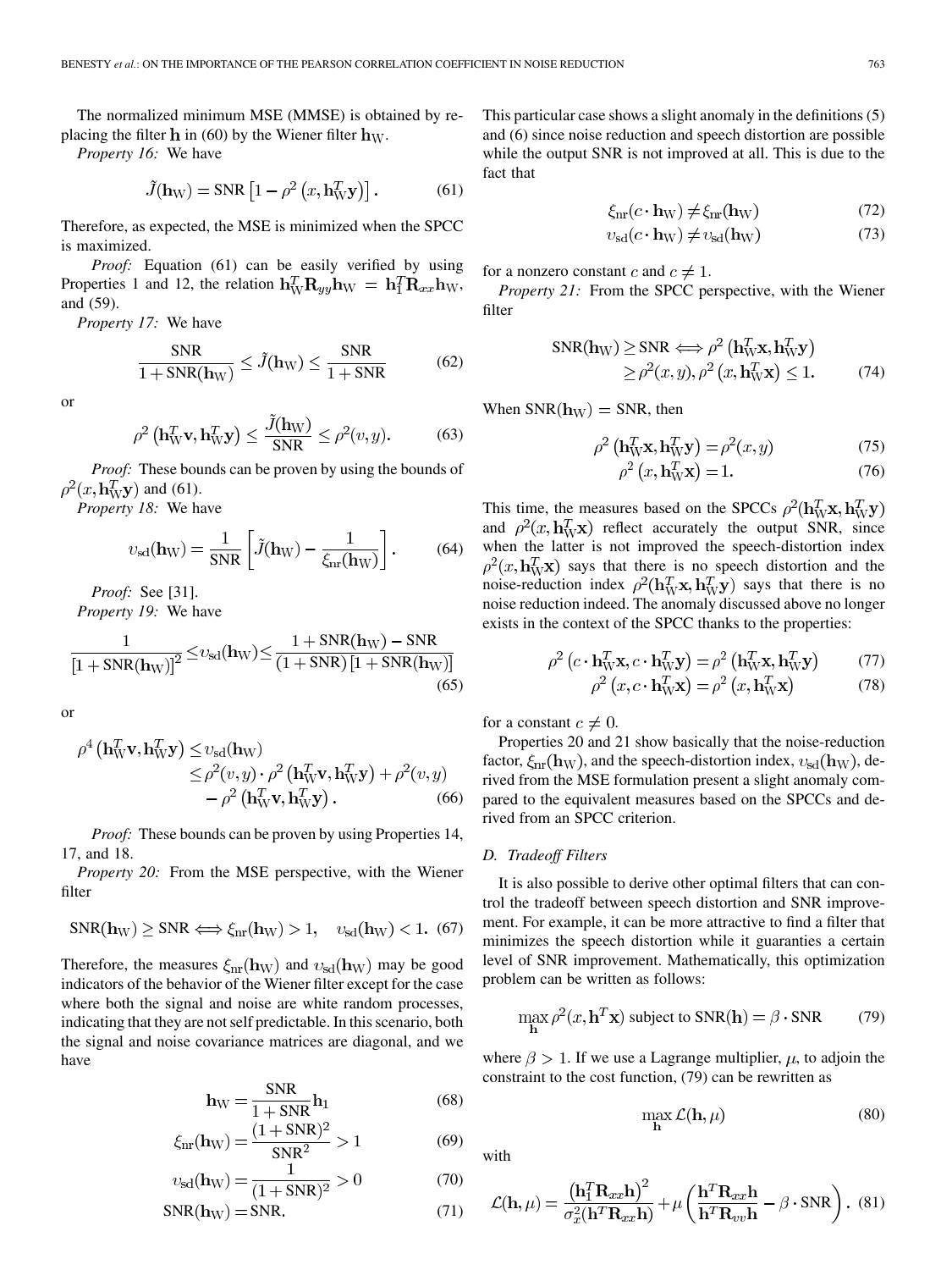Taking the gradient of  $\mathcal{L}(\mathbf{h}, \mu)$  with respect to **h** and equating the result to zero, we get

$$
\frac{2\sigma_x^2(\mathbf{h}_1^T \mathbf{R}_{xx}\mathbf{h})(\mathbf{h}^T \mathbf{R}_{xx}\mathbf{h})\mathbf{R}_{xx}\mathbf{h}_1 - 2\sigma_x^2(\mathbf{h}_1^T \mathbf{R}_{xx}\mathbf{h})^2}{(\sigma_x^2 \cdot \mathbf{h}^T \mathbf{R}_{xx}\mathbf{h})^2} + \frac{2(\mathbf{h}^T \mathbf{R}_{vv}\mathbf{h})\mathbf{R}_{xx}\mathbf{h} - 2(\mathbf{h}^T \mathbf{R}_{xx}\mathbf{h})\mathbf{R}_{vv}\mathbf{h}}{(\mathbf{h}^T \mathbf{R}_{vv}\mathbf{h})^2} = \mathbf{0}_{L\times 1}.
$$
 (82)

Now let us look for the optimal filter,  $h_T$ , that satisfies the relation

$$
\mathbf{h}_1^T \mathbf{R}_{xx} \mathbf{h}_T = \mathbf{h}_1^T \mathbf{R}_{xx} \mathbf{h}_T. \tag{83}
$$

In this case, (82) becomes

$$
\frac{\mathbf{R}_{xx}\mathbf{h}_1}{\sigma_x^2} - \frac{\mathbf{R}_{xx}\mathbf{h}_T}{\sigma_x^2} + \frac{\sigma_x^2}{\left(\mathbf{h}_T^T \mathbf{R}_{vv}\mathbf{h}_T\right)\mathbf{R}_{xx}\mathbf{h}_T - \left(\mathbf{h}_T^T \mathbf{R}_{xx}\mathbf{h}_T\right)\mathbf{R}_{vv}\mathbf{h}_T}{\left(\mathbf{h}_T^T \mathbf{R}_{vv}\mathbf{h}_T\right)^2} = \mathbf{0}_{L \times 1}.
$$
 (84)

Left-multiplying both sides of (84) by  $\mathbf{h}_T^T$ , we can check that, indeed, the filter  $\mathbf{h}_{\text{t}}$  satisfies the relation (83). After some simple manipulations on (84), we find that

$$
\mathbf{R}_{xx}\mathbf{h}_1 - \mathbf{R}_{xx}\mathbf{h}_T + \mu \text{SNR}\xi_{nr}(\mathbf{h}_T)\mathbf{R}_{xx}\mathbf{h}_T -
$$

$$
\mu \beta \text{SNR}^2 \xi_{nr}(\mathbf{h}_T)\mathbf{R}_{vv}\mathbf{h}_T = \mathbf{0}_{L\times 1}.
$$
 (85)

Define the quantities

$$
\tilde{\mathbf{R}}_{xx} = \frac{\mathbf{R}_{xx}}{\sigma_x^2} \tag{86}
$$

$$
\tilde{\mathbf{R}}_{vv} = \frac{\mathbf{R}_{vv}}{\sigma_v^2}
$$
 (87)

$$
\mu' = \mu \beta S N R^2 \xi_{\rm nr}(\mathbf{h}_{\rm T}).\tag{88}
$$

We find the optimal tradeoff filter

$$
\mathbf{h}_{\mathrm{T}} = \left[ \frac{\mu'}{\mathrm{SNR}} \mathbf{I}_{L \times L} + \left( \mathbf{I}_{L \times L} - \frac{\mu'}{\beta \mathrm{SNR}} \right) \tilde{\mathbf{R}}_{vv}^{-1} \tilde{\mathbf{R}}_{xx} \right]^{-1} \times \tilde{\mathbf{R}}_{vv}^{-1} \tilde{\mathbf{R}}_{xx} \mathbf{h}_{1} \quad (89)
$$

which can be compared to the Wiener filter [31]

$$
\mathbf{h}_{\mathrm{W}} = \left[\frac{1}{\mathrm{SNR}}\mathbf{I}_{L\times L} + \tilde{\mathbf{R}}_{vv}^{-1}\tilde{\mathbf{R}}_{xx}\right]^{-1}\tilde{\mathbf{R}}_{vv}^{-1}\tilde{\mathbf{R}}_{xx}\mathbf{h}_{1}.
$$
 (90)

The purpose of the filter  $\mathbf{h}_T$  is the same as the filters derived in [12], [16]. We can play with the parameters  $\mu'$  and  $\beta$  to get different forms of the tradeoff filter. For examples, for  $\mu' = 0$ we have the speech distortionless filter,  $\mathbf{h}_T = \mathbf{h}_1$ , and for  $\mu' = 1$ and  $\beta \to \infty$ , we get the Wiener filter,  $\mathbf{h}_T = \mathbf{h}_W$ .

Another example of a tradeoff filter can be derived by maximizing the output SNR while setting the speech distortion to a certain level. Mathematically, this optimization problem can be formulated as follows:

$$
\max_{\mathbf{h}} \text{SNR}(\mathbf{h}) \text{ subject to } \rho^2(x, \mathbf{h}^T \mathbf{x}) = \gamma \tag{91}
$$

where  $\gamma$  < 1. Following the same steps developed for the optimization problem of (79), it can be shown that the optimal tradeoff filter derived from (91) is

$$
\mathbf{h}_{\mathrm{T},2} = \left[\frac{\mu''}{\mathrm{SNR}}\mathbf{I}_{L\times L} + \left(\mathbf{I}_{L\times L} - \frac{\mu''}{\gamma'\mathrm{SNR}}\right)\tilde{\mathbf{R}}_{vv}^{-1}\tilde{\mathbf{R}}_{xx}\right]^{-1} \times \tilde{\mathbf{R}}_{vv}^{-1}\tilde{\mathbf{R}}_{xx}\mathbf{h}_1 \quad (92)
$$

where

$$
\gamma' = \gamma \xi_{\rm nr}(\mathbf{h}_{\rm T,2})\tag{93}
$$

$$
\mu'' = \gamma \frac{[\text{SNR}\xi_{\text{nr}}(\mathbf{h}_{\text{T},2})]^2}{\mu}.
$$
\n(94)

The two optimal tradeoff filters  $\mathbf{h}_T$  and  $\mathbf{h}_{T,2}$  are in the same form even though the latter is rarely used in practice because the level of speech distortion is very difficult to control.

### VI. CONCLUSION

Traditionally, optimal noise-reduction filters are typically formulated from the MSE criterion. With such a formulation, however, many important properties such as the SNR behavior of the resulting optimal filters are masked. In this paper, we discussed the squared Pearson correlation coefficient (SPCC) and showed that this coefficient has many appealing properties. Similar to the MSE criterion, the SPCC can be used to derive optimal noise-reduction filters. For example, we illustrated how to deduce the widely used Wiener filter and some other optimal filters that have a better control on the tradeoff between noise reduction and speech distortion. The major advantage of using the SPCC as a cost function is that the noise-reduction performance (in terms of SNR improvement and speech distortion) of the resulting optimal filters can be easily analyzed. So, for the problem of noise reduction, the SPCC-based criterion is a more natural objective function to optimize as compared to the MSE.

#### **REFERENCES**

- [1] D. H. Johnson and D. E. Dudgeon*, Array Signal Processing: Concepts and Techniques*. Upper Saddle River, NJ: Prentice-Hall, 1993.
- [2] M. Brandstein and D. Ward, Eds.*, Microphone Arrays: Signal Processing Techniques and Applications*. Berlin, Germany: Springer, 2001.
- [3] Y. Huang and J. Benesty, Eds.*, Audio Signal Processing for Next-Generation Multimedia Communication Systems*. Boston, MA: Kluwer, 2004.
- [4] B. Widrow, J. R. Glover, J. M. McCool, J. Kaunitz, C. S. Williams, R. H. Hearn, J. R. Zeidler, E. Dong, and R. C. Goodwin, "Adaptive noise canceling: Principles and applications," *Proc. IEEE*, vol. 63, no. 12, pp. 1692–1716, Dec. 1975.
- [5] B. Widrow and S. D. Stearns*, Adaptive Signal Processing*. Englewood Cliffs, NJ: Prentice-Hall, 1985.
- [6] M. M. Goulding and J. S. Bird, "Speech enhancement for mobile telephony," *IEEE Trans. Veh. Technol.*, vol. 39, no. 4, pp. 316–326, Nov. 1990.
- [7] H. J. Kushner, "On closed-loop adaptive noise cancellation," *IEEE Trans. Automat. Contr.*, vol. 43, no. 8, pp. 1103–1107, Aug. 1998.
- [8] A. S. Abutaled, "An adaptive filter for noise canceling," *IEEE Trans. Circuits Syst.*, vol. 35, no. 10, pp. 1201–1209, Oct. 1998.
- [9] S. F. Boll, "Suppression of acoustic noise in speech using spectral subtraction," *IEEE Trans. Acoust., Speech, Signal Process.*, vol. ASSP-27, no. 2, pp. 113–120, Apr. 1979.
- [10] J. S. Lim and A. V. Oppenheim, "Enhancement and bandwidth compression of noisy speech," *Proc. IEEE*, vol. 67, no. 12, pp. 1586–1604, Dec. 1979.
- [11] J. S. Lim, Ed.*, Speech Enhancement*. Englewood Cliffs, NJ: Prentice-Hall, 1983.
- [12] Y. Ephraim and H. L. Van Trees, "A signal subspace approach for speech enhancement," *IEEE Trans. Speech Audio Process.*, vol. 3, no. 4, pp. 251–266, Jul. 1995.